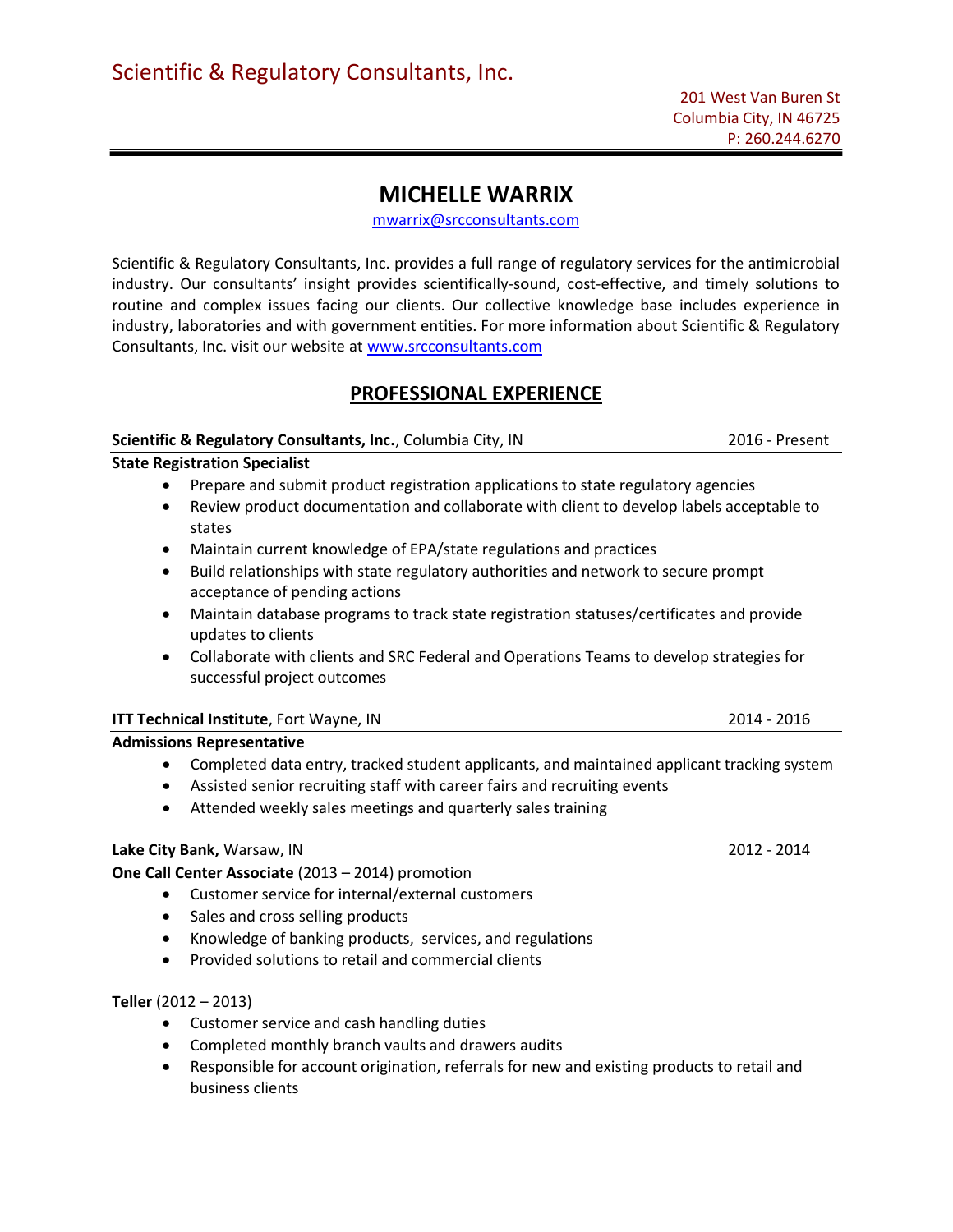### EDUCATION

B.S. in Management, Grace College, Winona Lake, IN; 2016

### CORPORATE PROFESSIONAL AFFILIATIONS

British Chemicals Association (BCA) (Formerly BACS) Center for Biocide Chemistries (CBC) Household & Commercial Products Association (HCPA) International Sanitary Supply Association (ISSA) Personal Care Products Council (PCPC)

### Professional Development

#### U.S. Environmental Protection Agency (EPA)

Pesticide Label Review Training; 4/16 (certified by EPA 04/04/2016)

#### ALSTAR

Communications Group Co-Chair; 03/20 - present Mid-year Meeting; 06/19; 04/22 Annual Meeting; 10/18, 10/19

#### ECG, Inc.

Convince Me: Persuasion and Negotiation Training; 08/18

FDA News Effective SOPs; 04/17

#### Fred Pryor Seminars

 Workplace Life Jacket: 7 Tips to Improve Your Work-Life Balance; 05/22 Working Well With Everyone: Diversity = Greatness; 03/22 Working Well With Everyone: Greatness; 02/22 Having Great Conversations; 09/21

#### Gladieux Consulting

Better Business Writing; Add Power to Your Words at Work; 05/18

#### Global Leadership Network

Global Leadership Summit; 08/21, 08/20

#### Indiana University – Purdue University – Fort Wayne (IPFW)

Professionalism and Etiquette for Business; 10/17 The Building Blocks of Effective Messages; 08/17